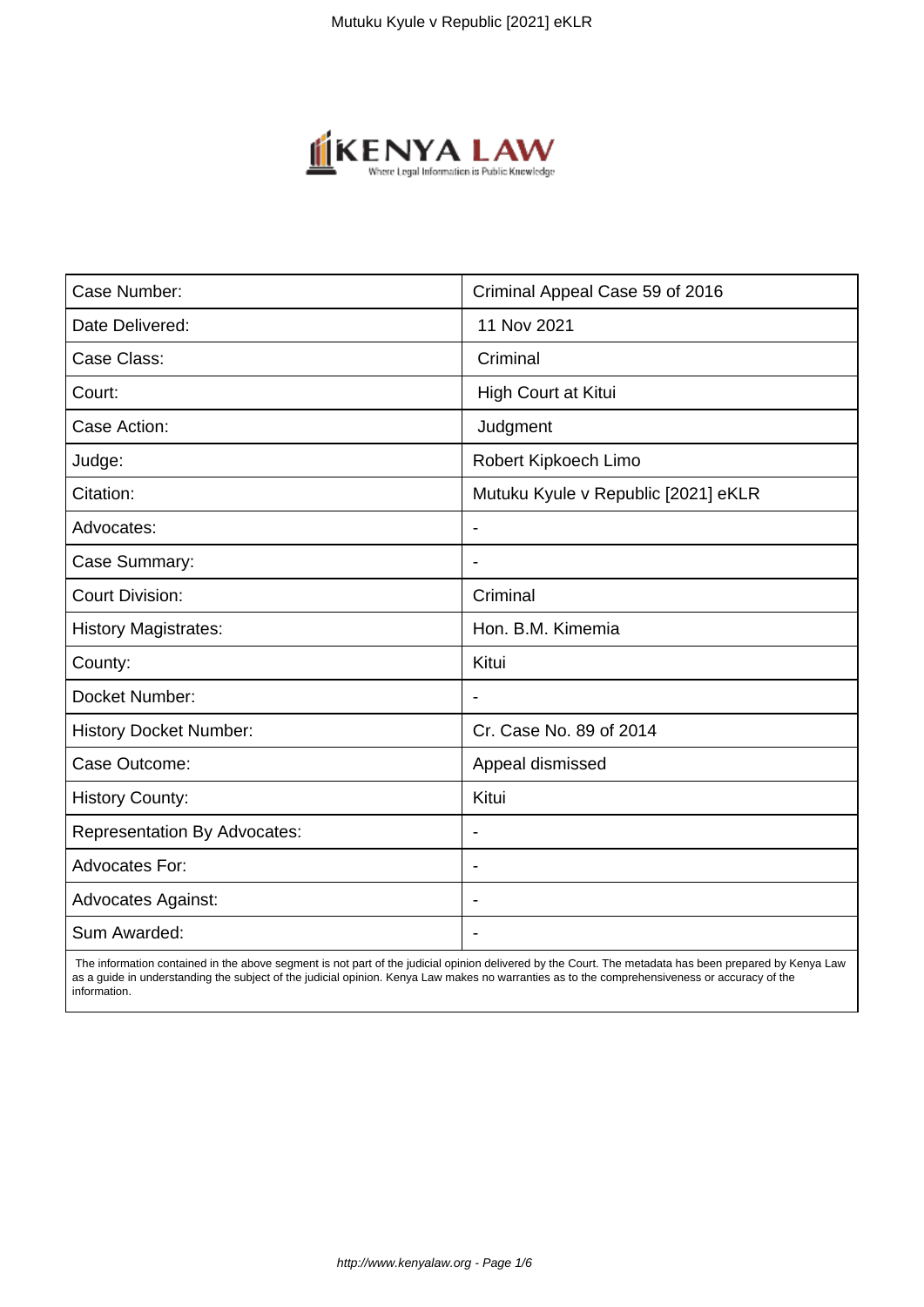## **REPUBLIC OF KENYA**

## **IN THE HIGH COURT OF KENYA AT KITUI**

### **HIGH COURT CRIMINAL APPEAL CASE NO. 59 OF 2016**

**MUTUKU KYULE .......................................................................................................APPELLANT**

**VERSUS**

**REPUBLIC.....................................................................................................................RESPONDENT**

\_\_\_\_\_\_\_\_\_\_\_\_\_\_\_\_\_\_\_\_\_\_\_\_\_\_\_\_\_\_\_\_\_\_\_\_\_\_\_\_\_\_\_\_\_\_\_\_\_\_\_\_\_\_\_\_\_\_\_\_\_\_\_\_\_\_

*Being an Appeal arising from Cr. Case No. 89 of 2014 in PM's Court at Kitui, Hon. B.M. Kimemia and judgement delivered on 9th September 2016.*

# **J U D G E M E N T**

1. *Mutuku Kyule*, the appellant herein was charged with the offence of defilement contrary to *Section 8(1) (2) of the Sexual Offence Act No. 3 of 2006 vide Kitui CM'S Court Sexual Offence Case No. 89 of 2014*. The particulars of the offence are that, on diverse dates between  $25<sup>th</sup>$  September 2014 and  $29<sup>th</sup>$  September 2014 at [Particulars withheld] village, Mulundi within Kitui County, he defiled (name withheld) a child aged 4 years.

2. The appellant was found guilty of the offence after trial and convicted. He was sentenced to serve life imprisonment. He was aggrieved by that finding and filed this appeal.

3. A brief summary of the prosecution's case reveals a sad story of a young child aged 4 years' old who was left at the hands of a grandmother because the mother was away in hospital for delivery of a baby. The evidence shows that the appellant, a worker employed as a farmhand by a neighbour living next to the victim's home took advantage of the situation and defiled her.

4. JKM (PW2), the mother to the victim testified that she was admitted in Kitui District Hospital between  $25<sup>th</sup>$  September and  $27<sup>th</sup>$ September for delivery and had left her 4 years daughter in the care of her grandmother. She was discharged on  $27<sup>th</sup>$  September. She testified that when she was discharged on  $27<sup>th</sup>$  September, she arrived home only to find her daughter showing unusual signs of fear. She stated that on 4<sup>th</sup> October 2014, she attempted to bath her daughter but surprisingly, she declined saying her grandmother would bath her because she was feeling pain in her private parts. The mother got curious and placed the child on the bed and examined her upon which she found out that her vagina had sores that were reddish. She also observed that her vagina appeared loose with a smelly discharge. Upon inquiry, the minor looked frightened to reveal who had defiled her but eventually the minor gave in and revealed that it was the appellant who had defiled her. According to the mother the appellant had been employed in the neighbourhood. The mother further testified that when he informed her husband, the father to the minor, and the grandmother, she was asked to remain silent and even threatened that if the perpetrator came to know she would be harmed. The mother however remained firm and strong and on 9<sup>th</sup> October 2014, she took her child to the hospital because the child was complaining of lower abdomen pain, had swollen glands between her legs besides not feeding well.

5. The child was treated at Kitui District Hospital and was advised to take her every two weeks for further medication and treatment.

6. The victim (PW1) testified and confirmed that the appellant defiled her when her mother was away in hospital. She further stated that he defiled her in his bed and gave her sweets and some medicine to take. She further claimed that the appellant gave her medicine to put into her vagina before he defiled her again. She testified that she bled and feeling pain she screamed for help.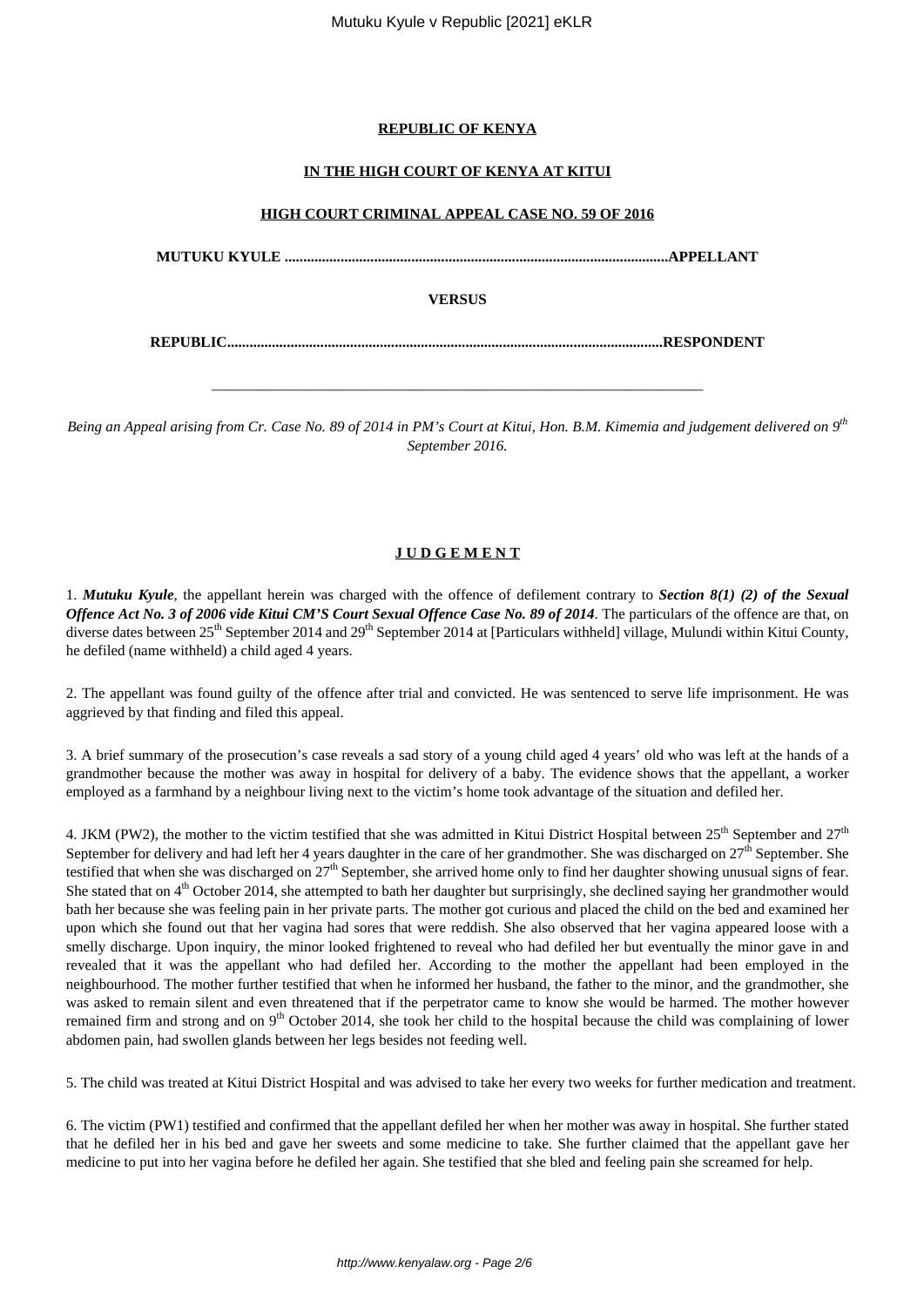7. Dr. P.N. Mutuku (PW4) testified on behalf of Dr. Cosmas Mutisya he confirmed that the minor was treated on 9<sup>th</sup> October 2014 after medical examination revealed that she had been defiled. According to the doctor, the victim's vagina was bruised and reddish. The hymen was also found broken and the vagina had whitish foul smell discharge. It produced the P3 form (P ex 1) which captured the findings of the doctor. He also tendered appointment card (P Ex 5), PRC form (P Ex 2) and age assessment report (P ex 3). The age assessment report indicated that the minor was aged 4 years. The doctor testified that the medical findings were consistent with penetration.

8. When placed on his defence, the appellant denied the charge, claiming that he was framed. He however, failed to reveal why he believed he was framed. He however conceded that he was living and working a stone throw away from the victim's home.

9. The appellant availed witnesses who testified in his defence. The victim's father (DW2) testified that her wife and children had left him and went back to her maternal home after the incident. He denied knowledge of the incident and blamed his wife for framing the appellant. When pressed to explain why the wife would frame the appellant, the victim's father simply stated that she hated the appellant because he was a drunkard and spoke in a manner that did not please his wife.

10. AMM (DW3) also weighed in and testified that the victim was her granddaughter. According to him, the minor stayed with them when the mother went for maternity and that when the victim's mother returned, she reported that her daughter had been defiled. He denied knowledge of defilement saying that when the mother was away he did not hear of any defilement and that the child attended school. He conceded that, the appellant was an immediate neighbour.

11. MM (DW4) the grandmother who was left with the custody of the minor and other children when the mother (PW2) went to the hospital for delivery also claimed that she was not aware of the defilement. She testified that she was the one who was with the child when the mother was away and that the child never informed her that she had been defiled.

12. The trial evaluated the evidence tendered and found that the prosecution's case had been proved beyond reasonable doubt. The trial court dismissed the defence put forward and found that the appellant and his witnesses were not consistent. The trial court found that there was a conspiracy between the appellant and his witnesses to cover up the crime and that is why they threatened the victim's mother. The trial court found the minor truthful and on the basis of the evidence, he found sufficient evidence to sustain the charge and convicted the appellant sentencing him to life's imprisonment.

13. The appellant felt aggrieved against the decision and preferred this appeal raising the following grounds namely;

#### *(i) That the evidence adduced by the prosecution was marred with contradictions, inconsistencies and full of fabrications.*

### *(ii) That the investigating officer did not visit the scene of crime to get information to support his case.*

#### *(iii) That the prosecution's case was not proved to the required standard to warrant a conviction.*

#### *(iv) That his defence was vital was just dismissed*

14. The appellant in his written submissions filed on  $21<sup>st</sup>$  May 2021 raised additional grounds and submitted on them without leave of this court as provided under *Section 350 (2) (b) (iv) of the Criminal Procedure Code*. I will not consider them in this appeal but even if I was to consider them, had leave been sought, there would be no difference. There is no evidence that the rights of the appellant to a fair trial were violated.

15. The Appellant submits that there were inconsistencies in respect to the dates of the incident. He claims that while it was alleged that defilement had taken place between  $25<sup>th</sup>$  and  $29<sup>th</sup>$  September 2014, the victim's mother discovered the same on  $4<sup>th</sup>$  October 2014 when she wanted to bathe her and that she took her to hospital on 9/10/2014. The appellant avers that while the child was taken to hospital after 12 days, the doctor concluded that she had been defiled not more than 24 hours prior to the examination and the defilement was recent.

16. The Respondent did not respond to this ground specifically but I have considered the same on merit and find that though the doctor's opinion on the age of the injuries noted on the victim's genitalia appears inconsistent with the evidence (oral testimony) given by the victim's mother (PW2), I find that inconsistency minor and insignificant. The doctor observed the minor and according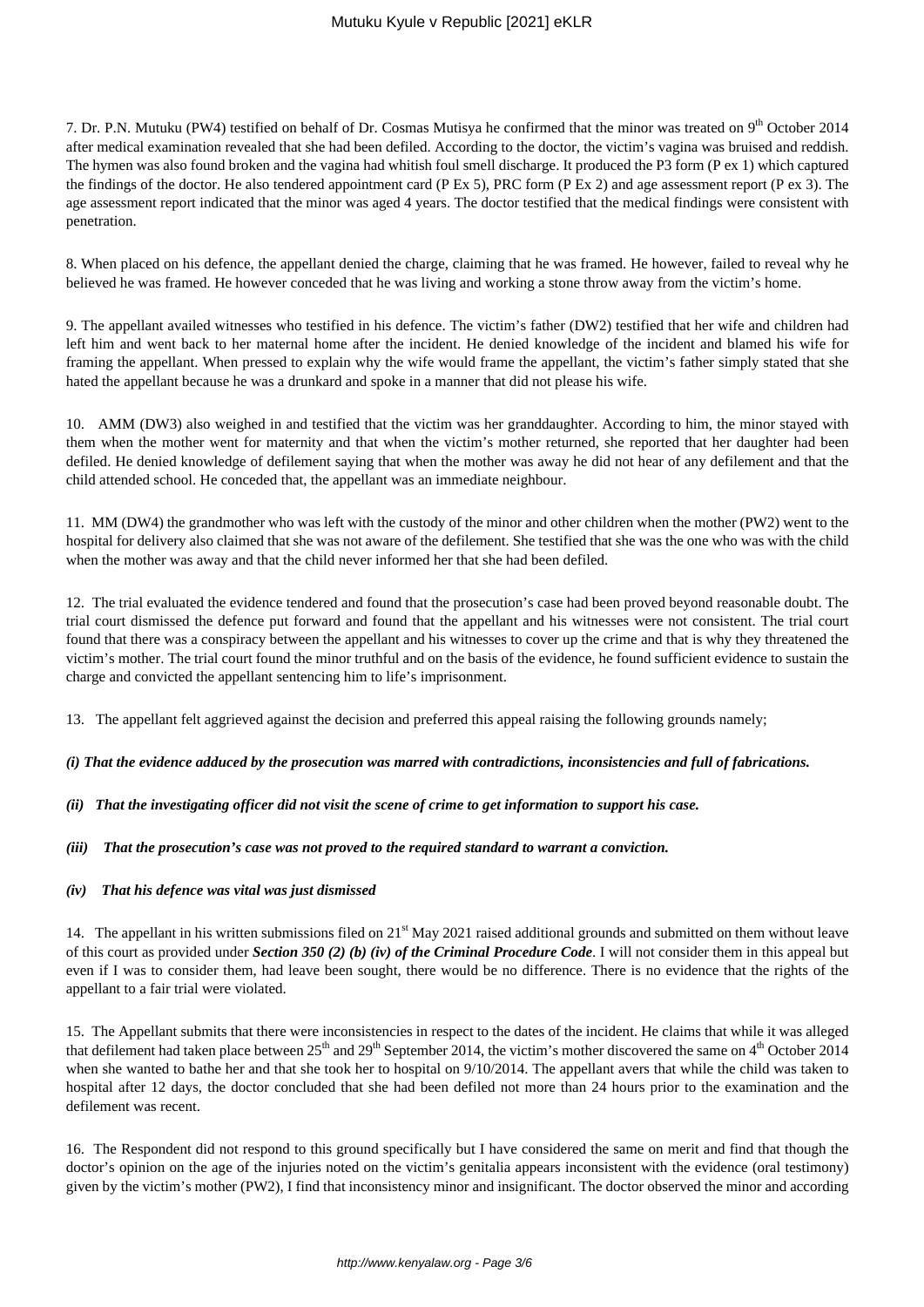to her, the girl appeared visibly shaken and traumatized. Her vagina was bruised and reddish with whitish foul smelly discharge. That could have swayed the doctor's opinion that the defilement had taken place recently. That inconsistency in my considered view is insignificant because it does not mean that the minor was not defiled. As submitted by the state, the evidence proved penetration and the fact that the appellant was positively identified. The decision cited by the appellant of Hon. Lessit J (as she then was) in **GNK versus Republic** is not relevant to the circumstances of this case.

17. The fact that the victim's mother stated in her evidence that her daughter had previously been defiled on 1/09/2014 where she could tell who the perpetrator was does not mean that the appellant is the one who defiled the minor between  $25<sup>th</sup>$  September 2014 and  $29<sup>th</sup>$  September 2014. He could as well have been the same perpetrator only that the minor could not reveal perhaps because of the threats which certainly featured prominently in this matter. The trial court, captured it well.

18. The appellant avers that the prosecution's case was not proved to the required standard which is beyond reasonable doubt. He avers that when the minor was examined, her inner clothes had blood stains and wonders how it was possible yet examination was done days after the defilement. He also argues that the grandmother (DW4) examined the minor and did not find anything unusual and did not see the blood stains. He has relied on the decision of *Joo versus Republic [2015*] where the court observed that the standard of proof in Criminal cases is high because it is better to acquit ten guilty persons than to convict one innocent person. The appellant insists he did not defile the girl and that the failure by the police to carry out proper investigation was fatal to their case. He claims that there was no infection noted by the doctor that there's no DNA done to link him with the offence.

19. The State/Respondent on the other hand has opposed this appeal. In its written submissions, the Respondent avers that it's case proved all the 3 elements of the offence of defilement to wit, age, penetration and identification of the perpetrator.

20. The State submits that the age of the victim was proved by PW4 through age assessment report P Ex 3. It adds that the issue of penetration was well proved by PW2, the mother to the victim, the victim herself and the doctor (PW4).

21. The State further points out that the evidence of the Investigating Officer I.P. Shamoa Hamadi (PW3) show that the appellant was positively identified because the Investigating Officer stated that when the minor saw the appellant, she clung onto her mother because the appellant had warned her that he would kill her.

22. This court has re-evaluated the evidence tendered in the trial court with a view to coming up with our conclusion on whether the prosecution's case was really proved against the appellant to the required standard which is beyond reasonable doubt.

23. I have considered the evidence tendered by the victim's mother (PW2), the victim (PW1) herself and the medical evidence tendered by Dr. P.N. Mutuku (PW4). I must say without necessarily repeating word for word of what they stated in their evidence that their evidence proved beyond doubt that the offence of defilement had been committed by the appellant.

24. To begin with the evidence of the minor (PW1) her evidence clearly indicated that the appellant had defiled her and gave her sweets. This is what she stated in her testimony;

*''The accused put his penis into my vagina at his bed. There was nobody around. I bled. My mum was in the hospital. My grandmother was at the shamba. He gave me sweets. He told me not to give to any other person………. after he defiled me, he gave me medicine that I drank (sic). He also put some medicine into my vagina. He again defiled me. I screamed. He covered my mouth with his fingers…''*

The trial court observed the demeanor of the girl as she testified. This is what the trial court in part observed in its judgement; ''I have no reason whatsoever to doubt the testimony of PW1, a child aged 4 years. She is honest and clearly recognized the person who defiled her and knew him by name. That person is the accused in this matter. She was the only eye witness when the act occurred. She suffered pain and trauma and at the time of arrest of the accused, she clung to her mother at the sight of the accused who had threatened to harm her in the event she disclosed him. That body language alone pointed to the fact that the accused was the perpetrator of the heinous crime to a ''*young mind''*.''

25. The above observations show that the trial had reasons, which is well captured in the judgement, to believe that the victim was telling the truth. That alone fact, as provided under *Section 124 of Evidence Act (Cap 80 Laws of Kenya)* was sufficient to render a conviction on defilement even if there were no other evidence to corroborate. In this instance however, there were other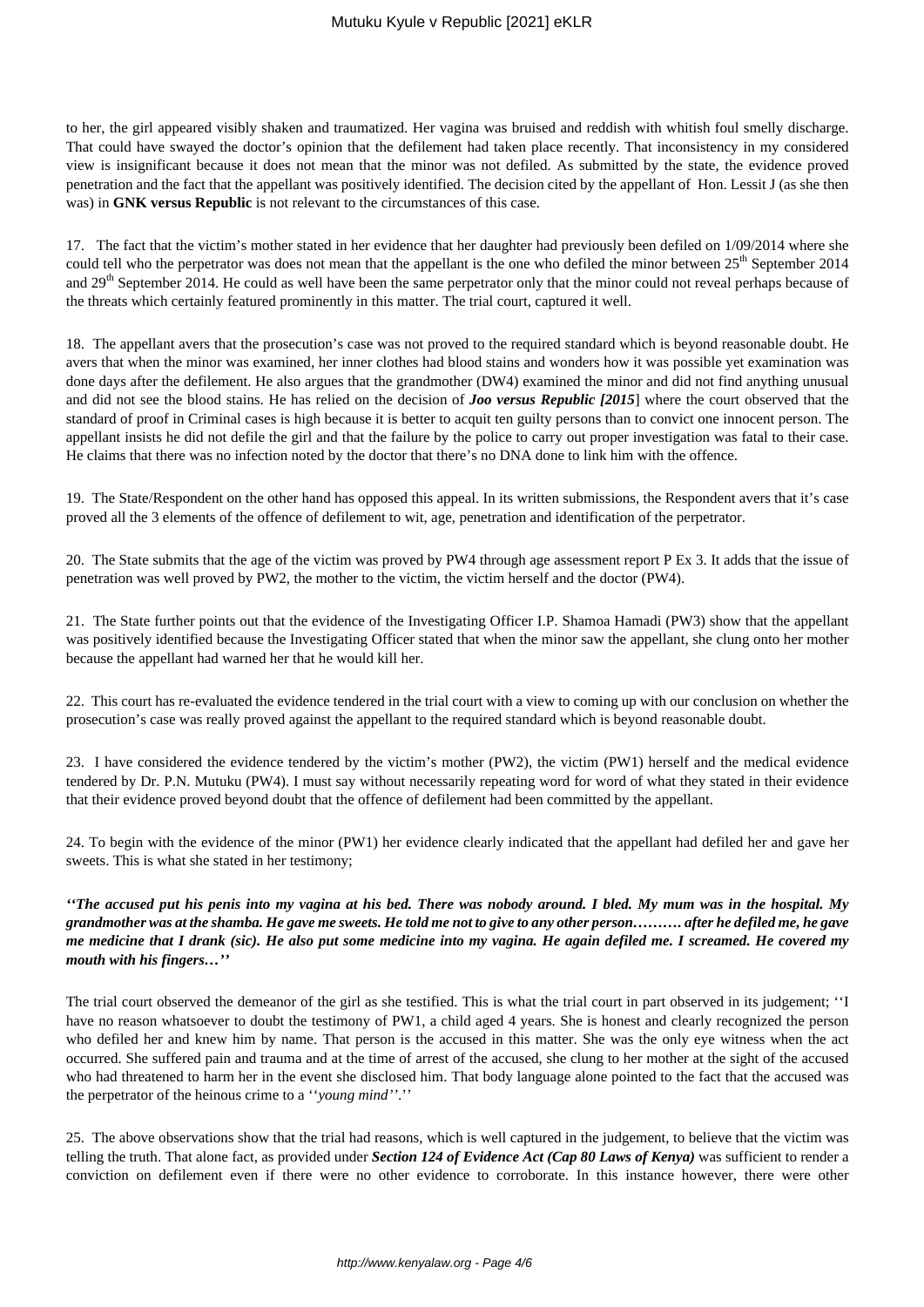### Mutuku Kyule v Republic [2021] eKLR

collaborating evidence. The mother of the victim (PW2), who I must say exhibited quite extra ordinary courage and commitment to access justice for her daughter. She testified that she had come home after delivery which had seen her admitted in hospital from  $25<sup>th</sup>$  to  $27<sup>th</sup>$  September 2014. When she arrived home, she noticed her daughter behaving abnormally. According to her, her daughter showed signs of being frightened. He concerns were confirmed on  $4<sup>th</sup>$  October 2014 when she attempted to bathe her. She observed that her daughter's vagina had sores on the walls which were reddish in colour. She also observed that her vagina was loose and wide with a smelly discharge which she found unusual. These observations by the mother were quite consistent with the findings of the doctor who found that;

''*the vagina was bruised and reddish. The hymen was broken and she had whitish foul smelling discharge. All these factors pointed to penetration.''* 

26. This court finds that in the face of the above strong evidence tendered by PW1, PW2 and PW4, which evidence is consistent and corroborative the trial court was spot on to find that the prosecution's case had been established beyond doubt that the girl had been defiled and the appellant was the perpetrator. I have re-evaluated the evidence and I have no doubt in my mind that the applicant was guilty as charged.

27. The appellant in my view mounted a defence which at best was simply to cover up the crime. He roped in the victim's father no less and the grandmother as well but the trial court correctly placed appropriate weight to their testimonies. I must observe once again that one cannot help but admire the courage of mother of the victim. She was threatened and urged to keep her mouth shut but she could hear none of it. She of course paid the price because she was forced to go back to her home but I am sure she was satisfied when justice was finally served. Had it not been her sacrifice and courage perhaps this case might not have seen the light of the day. Remember, she had just given birth but she single handedly took her daughter to hospital for treatment despite hostility she faced from her family.

28. The Investigating Officer (PW3) testified that when he arrested the appellant, the victim saw him and she clung onto her mother frightened because the appellant had threatened that he would kill her. That fact of fright was first observed by her mother when she first arrived home from hospital. I also find that the doctor who examined the minor noticed the same. He stated in her evidence in court;

''The child was very anxious because of the traumatic event and the doctor advised *''psychological counselling''*

29. The DW4, the grandmother of the minor despite feigning ignorance of the defilement conceded in her evidence in respect to victim's mother that;

*''she is no longer at her matrimonial home because when she alleged that the accused had defiled her child, she said she would go back to her maternal home to be able to press charges.''* This clearly indicates that the mother was intimidated and great efforts were made by the appellant and her relatives to conceal the crime. What a tragedy had their intimidation and threats come to bear fruits! The trial court which must also be commended was again spot on, on this because in his judgement, he correctly observed the following: -

*''This is a very unique case where the supposedly guardians of the child turn against the child they are call to protect.''* It is on that light that the evidence of the victim's father MM (DW2), the grandfather AMM (DW3) and the grandmother MM (DW4) was viewed by the trial court. This court finds that the trial court was in order to make such findings in view of the circumstances obtaining in the case.

30. This court finds that defence put forward by the appellant was duly considered. As I have observed, the defence put forward was simply aimed at getting the appellant off the hook of the law. The evidence tendered by the Prosecution's however was strong enough with firm tenterhooks to make hi account for his heinous crime.

31. On sentence, the offence committed by the appellant going by *Section 8(2) of the Sexual Offence Act*, attracts only one sentence –Life Imprisonment. Looking at harm and the effect, the offence caused the minor as captured well by her mother (PW2) and the doctor (PW3), one cannot help but notice the trauma and the chilling psychological torture the appellants mindless action caused her. In my view the life sentence prescribed by law is no more than what he really deserved.